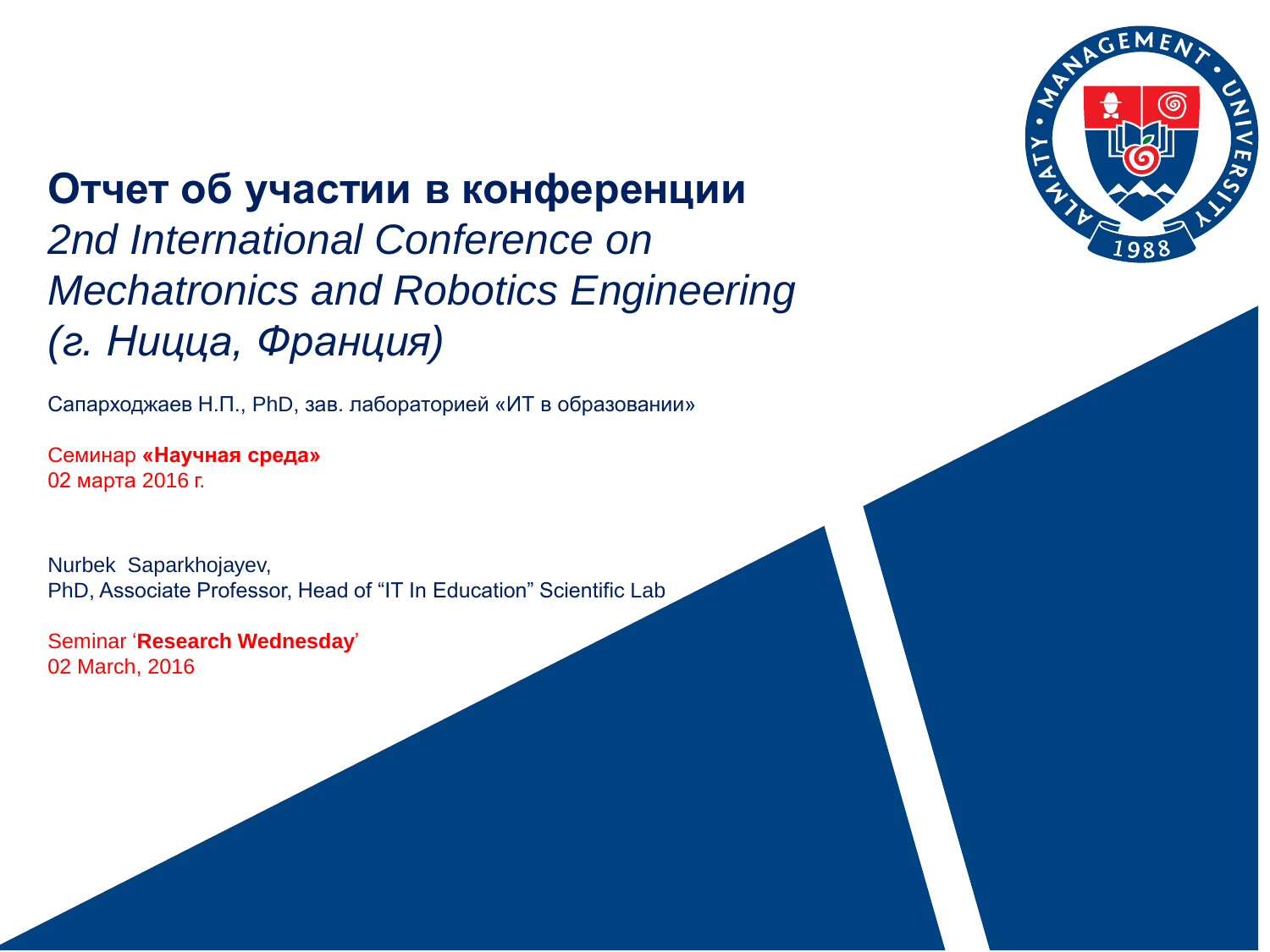



#### IMPLEMENTATION OF RFID - BASED CAR IGNITION SYSTEM (CIS) IN KAZAKHSTAN

**SAPARKHOJAYEV NURBEK, PhD, Associate Professor, Head of "IT In Education" Scientific Lab AKHMETOV AZRET, Senior Student, Researcher of "IT In Education" Scientific Lab KURYMBAYEV ASKHAT, Senior Student**

www.almau.edu.kz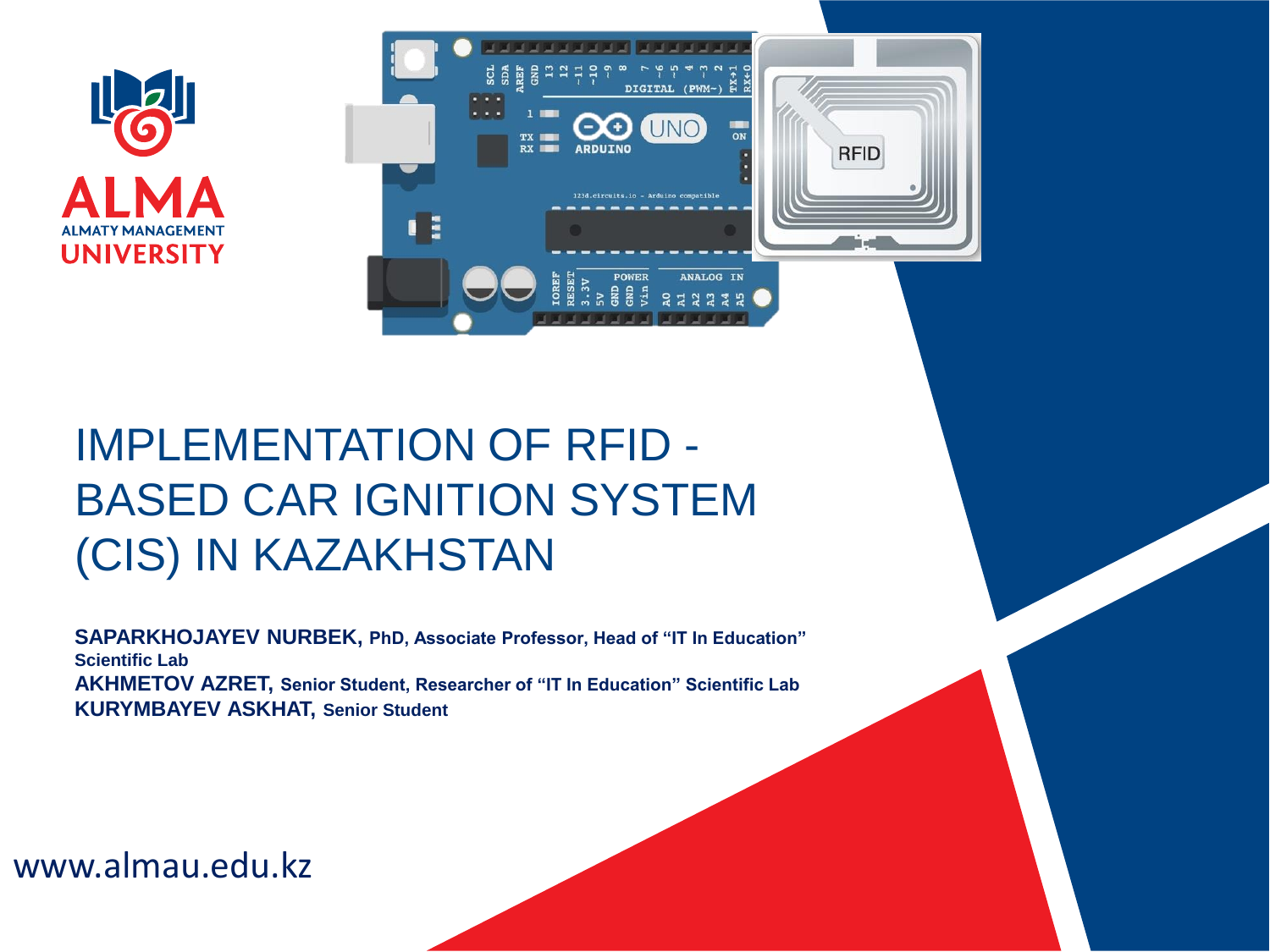# **Outline**



- About us and our organization
- Introduction
- Research question
- Methodology
- Literature review
- Results discussion
- Future work and conclusion
- Q&A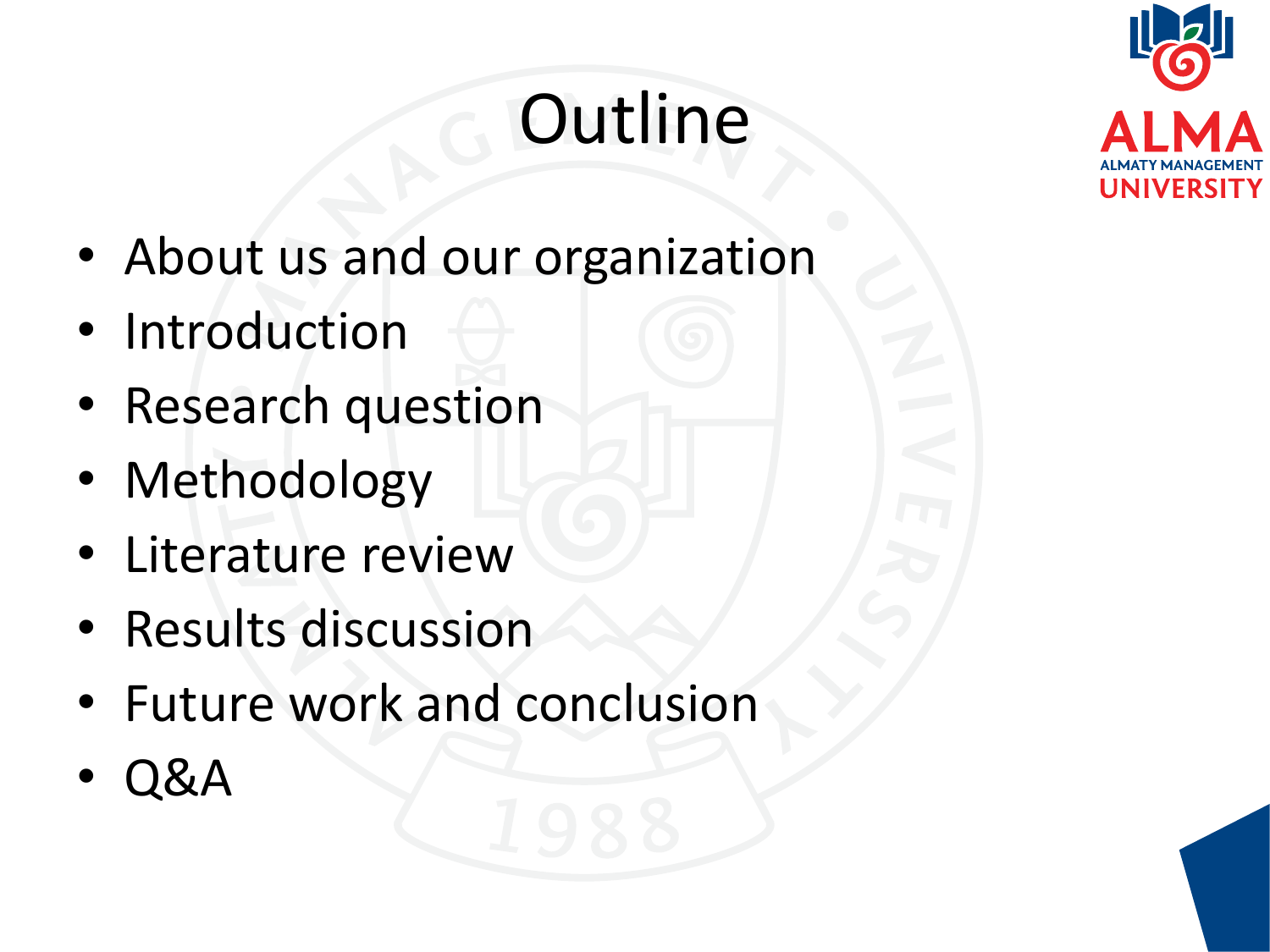## About us and our organization L

- Almaty Management University (AlmaU) entrepreneurial and socially-responsible university of world level
- AlmaU is best business school in Kazakhstan and CA according to Eduniversal
- "IT in Education" -> developing modern solutions with use of high technologies and smart systems
- Solid background in many different areas
- Currently we are working on developing smart sensor systems for different areas in Kazakhstan

#### $\overline{1}$ http://www.almau.edu.kz/en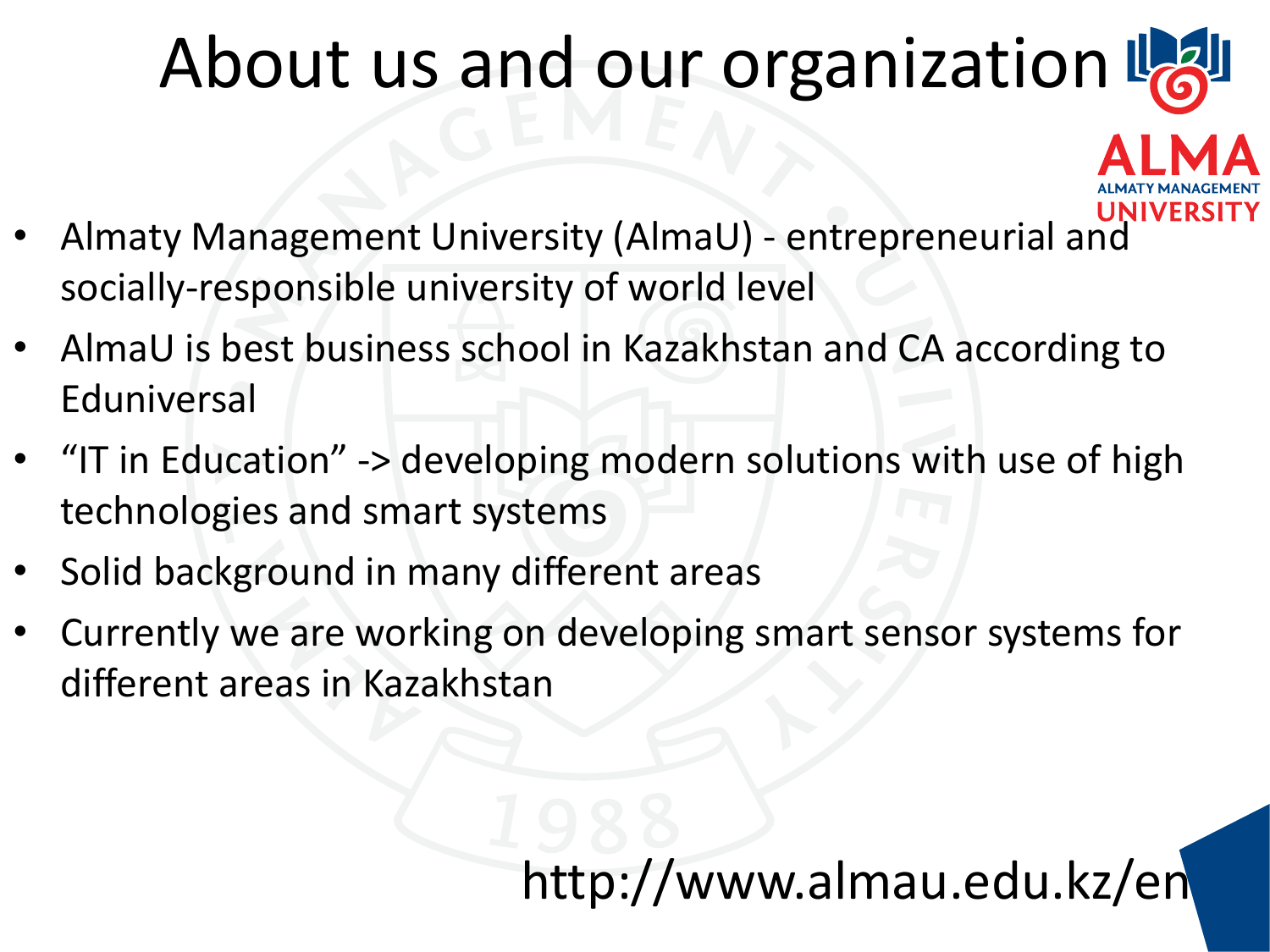### Introduction



- RFID is a rapidly growing technology
- RFID enables tracking and controlling of items
- It uses radio waves to transfer data from an electronic tag
- It consists of:
	- RFID Reader;
	- RFID Antenna;
	- RFID transponder (or tag);
		- Host computer.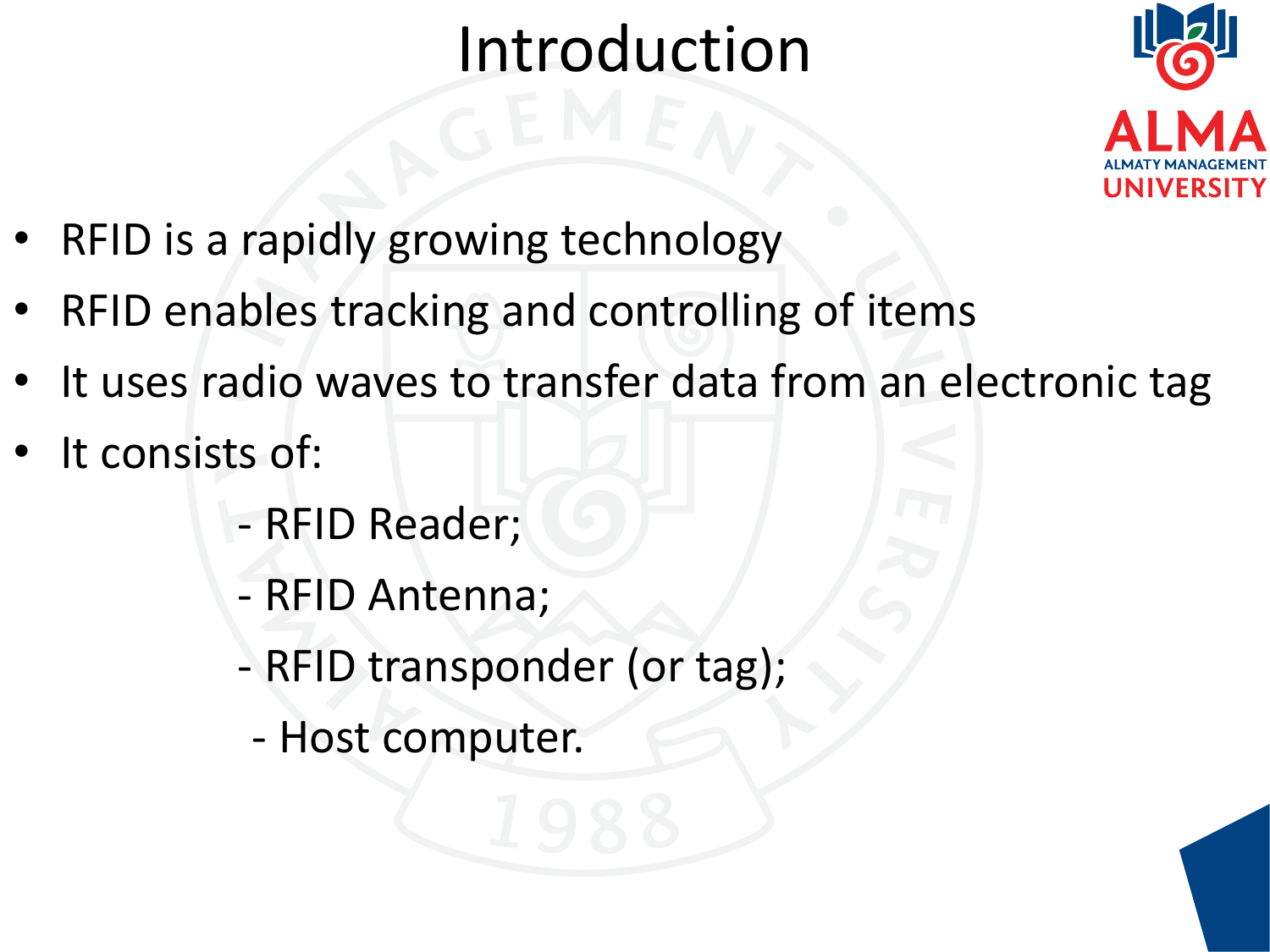#### Research question



- How can we develop cheap and efficient system with the use of RFID technology for securing cars from possible stealing?
- Can we protect our cars from possible drive- away by our children while we are on holiday and in different country?

6 http://www.almau.edu.kz/en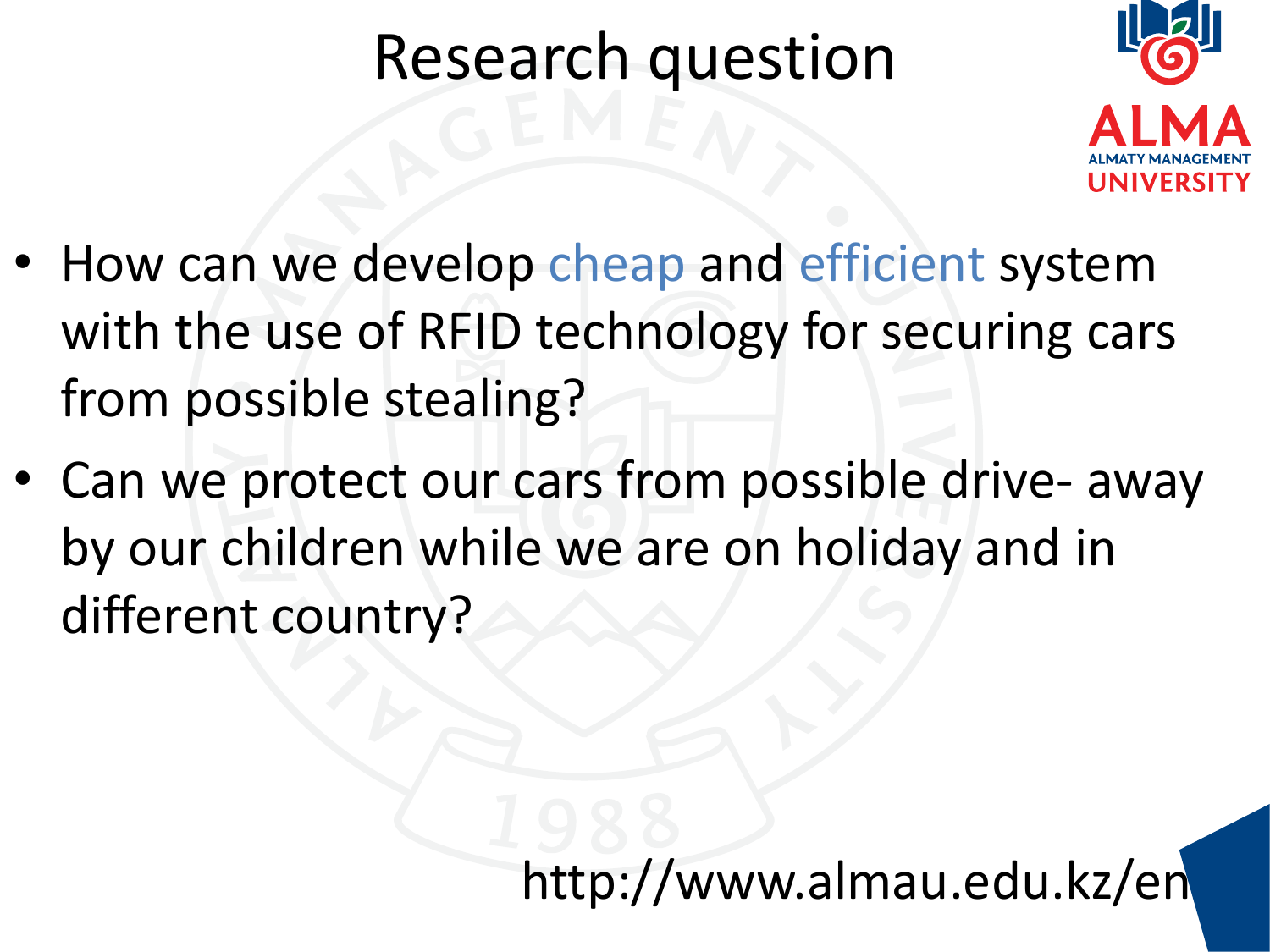# Methodology



- We used RFID technology as main, key platform for our system
- We have used Arduino Microcontroller for connecting wires and controlling them
- We have developed this system on the basis of University ID cards
- Program was written on Arduino programming language based on C/C ++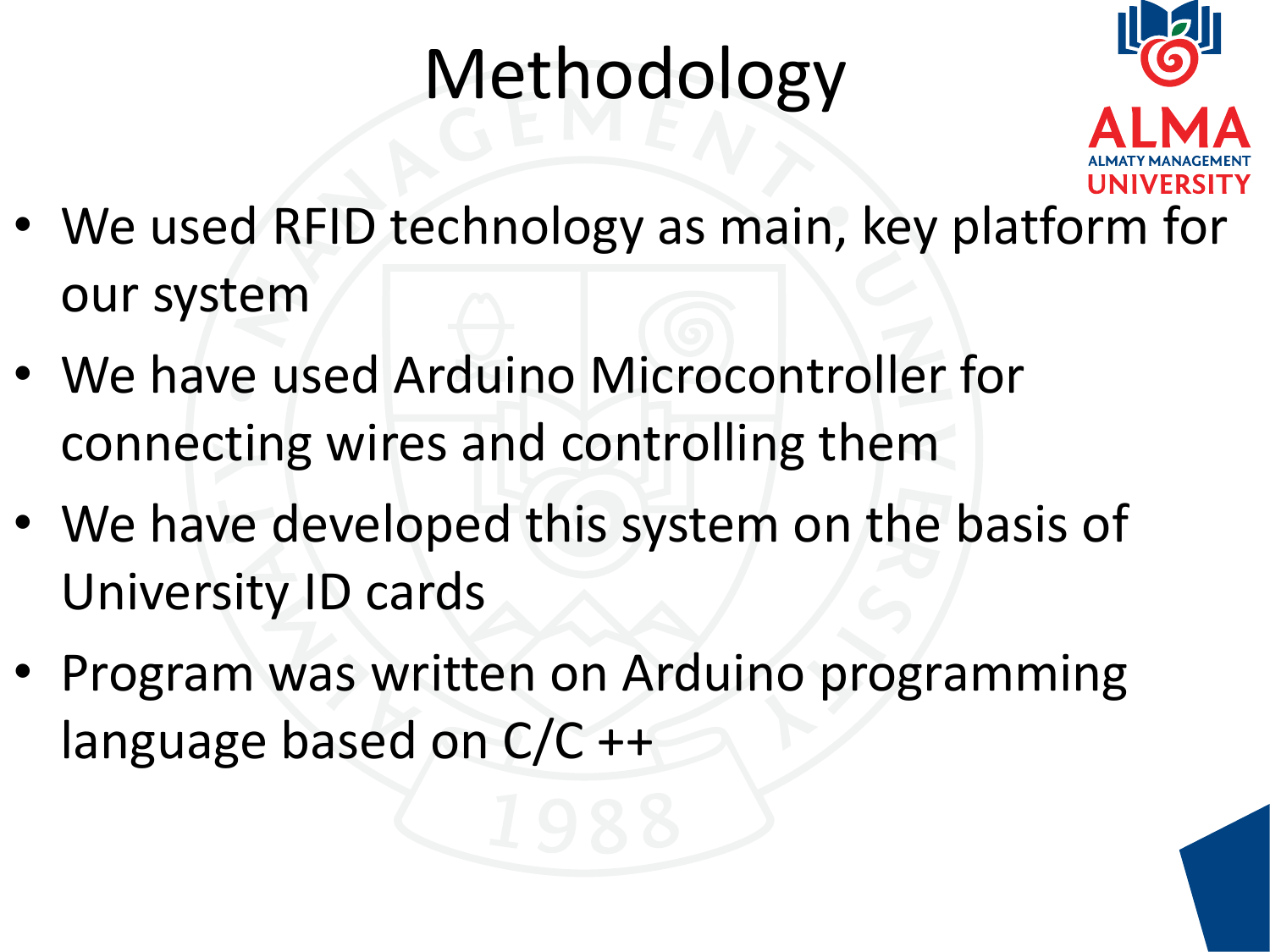## Literature review



- Pandora DXL 3910 and Starline B64 Dialog CAN
- But there are at least some disadvantages that we found:
- Flexible programming, complexity and abundance of options confuses even experienced owners of automotive electronics (in Pandora);
- The lack of function of the engine startup, and base system is not provided for nonvolatile mode (in Starline);
- And mainly, these two systems are expensive, and considering problems with our currency devaluation, most of our people can not afford them.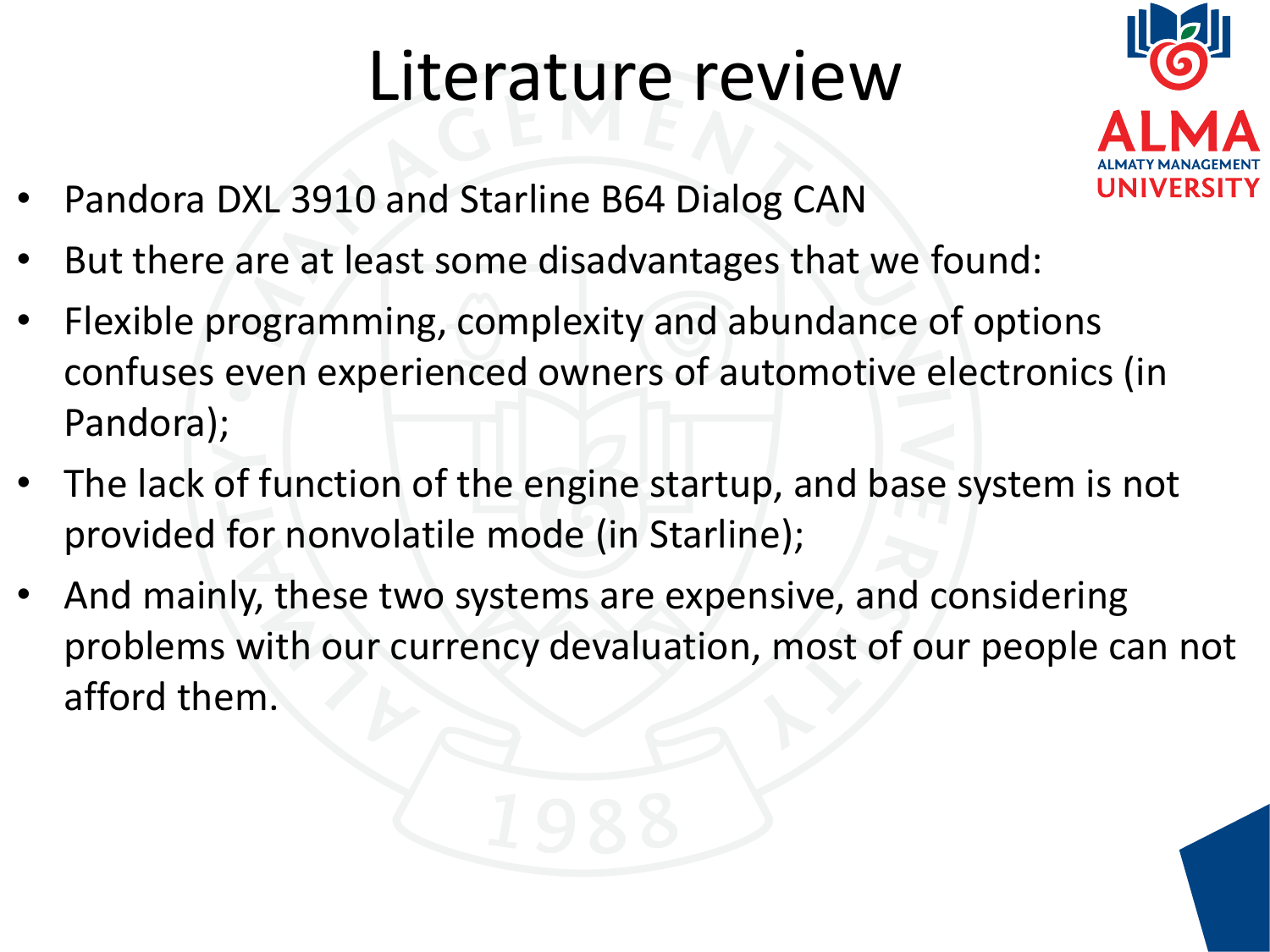### Literature review



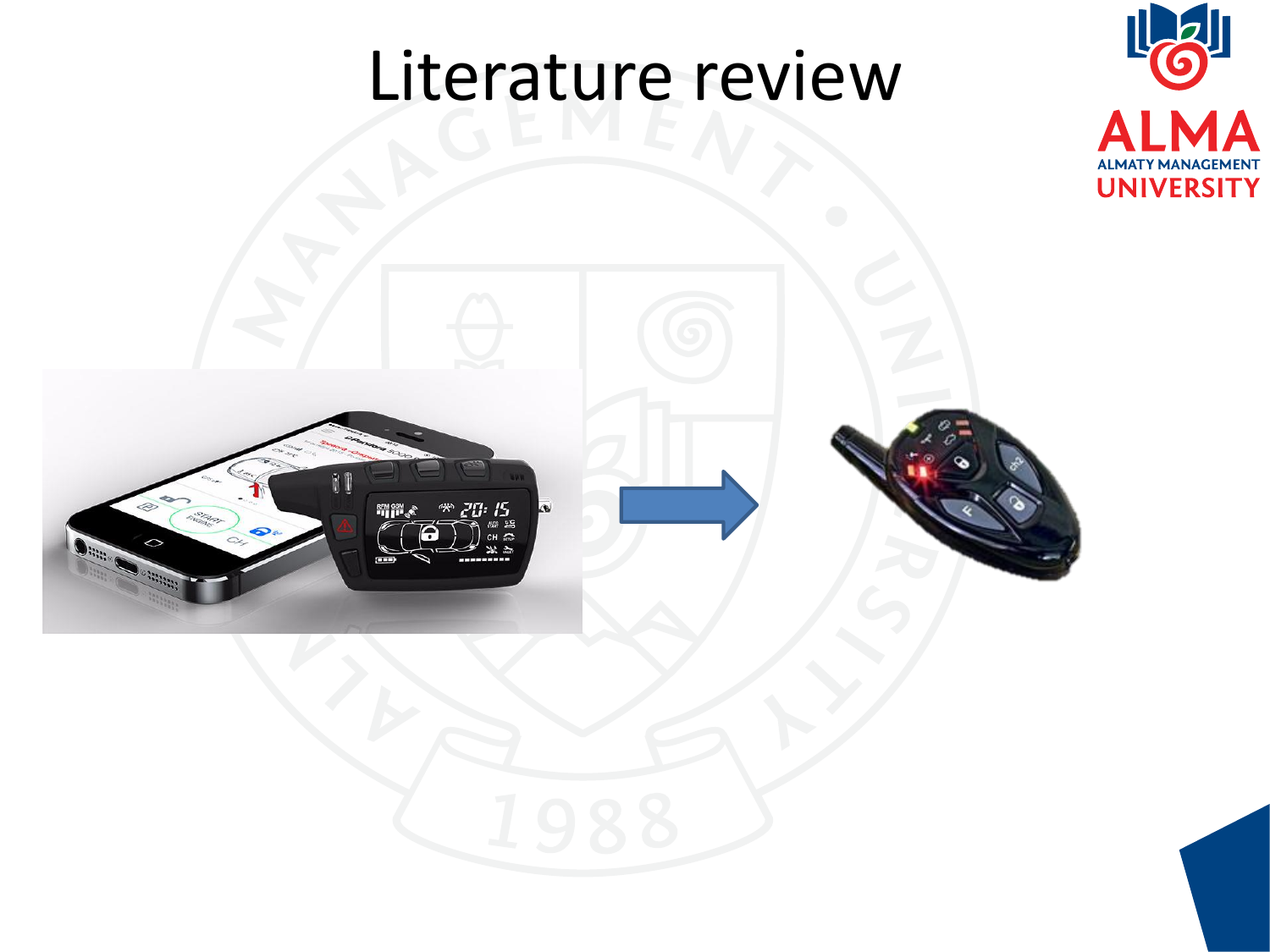## Results discussion

- Considering all these facts, we have developed our system;
- We have two different scenarios:
- 1) One card-key for one car, only one person has an access to the car's ignition.
- 2) Seven key card for access to the car (e.g. case of large companies in the state of multiple drivers, to have access to the same vehicle).



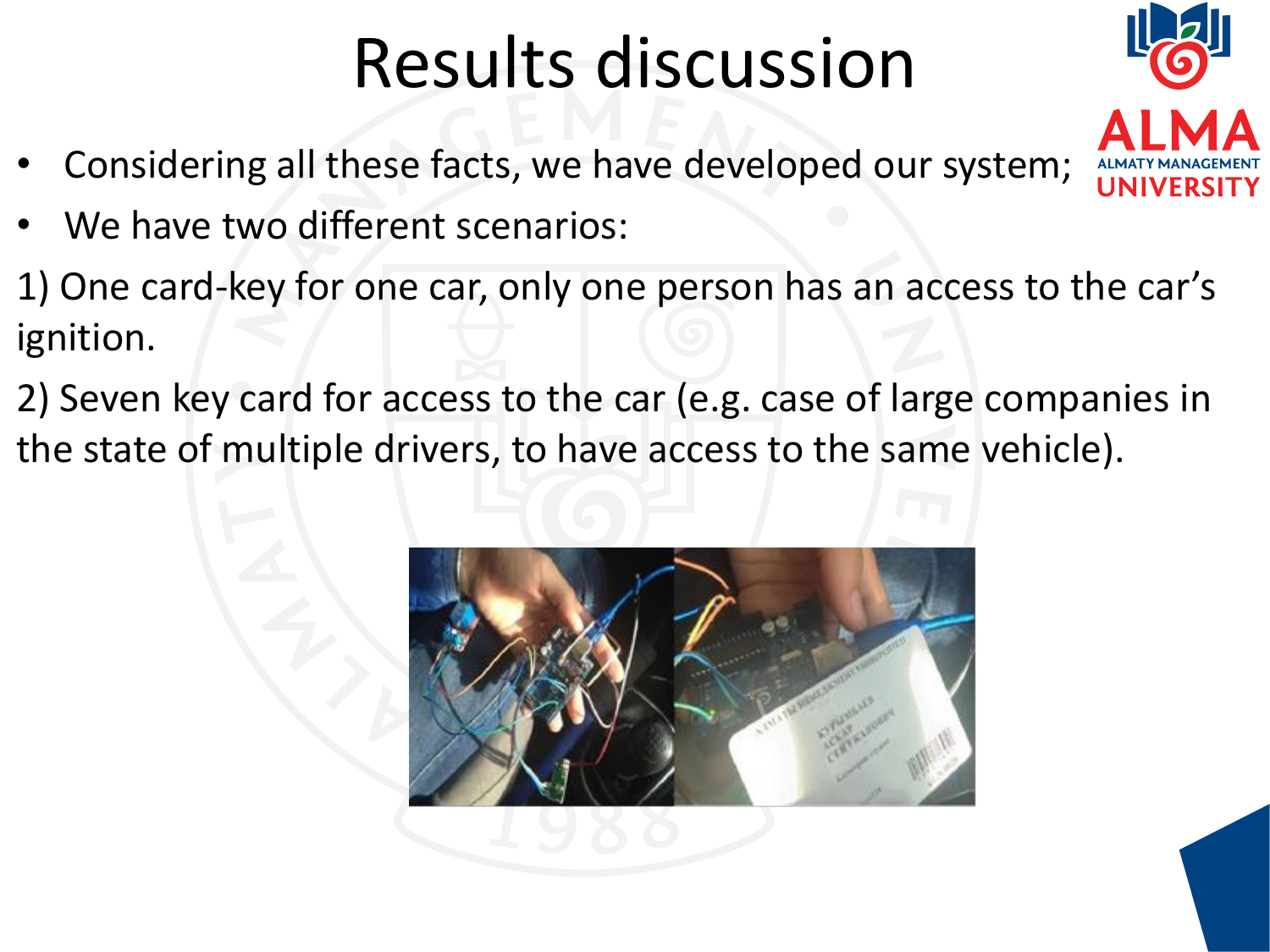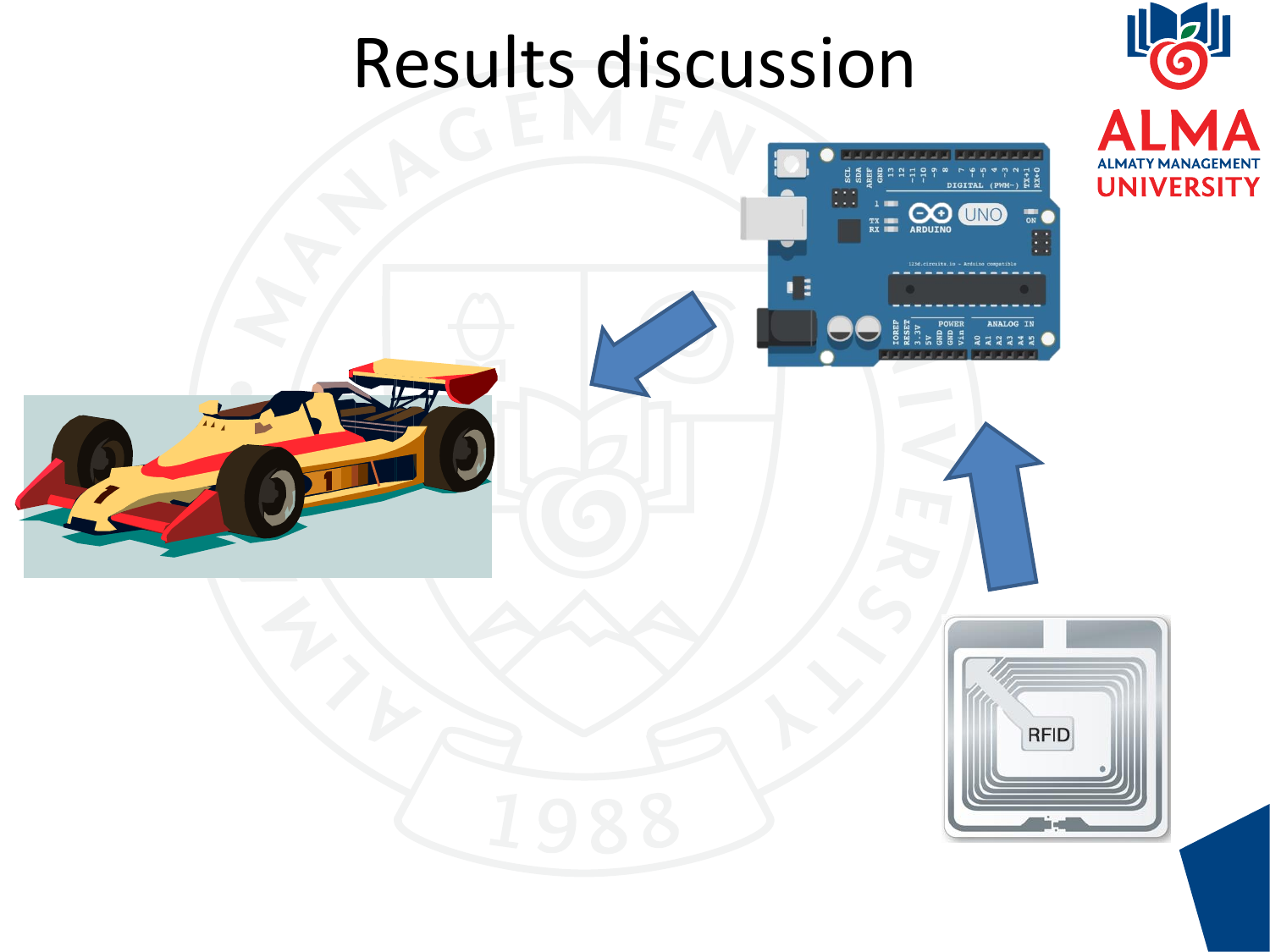# Future work and conclusion



- Plan to extend this research by adding some functionalities;
- Meanwhile, we would like to combine all our previous research works and build one unique system based on RFID-technology for University;
- Need to develop our own data encryption algorithm;
- We plan to add GSM and GPRS systems and make it more advanced.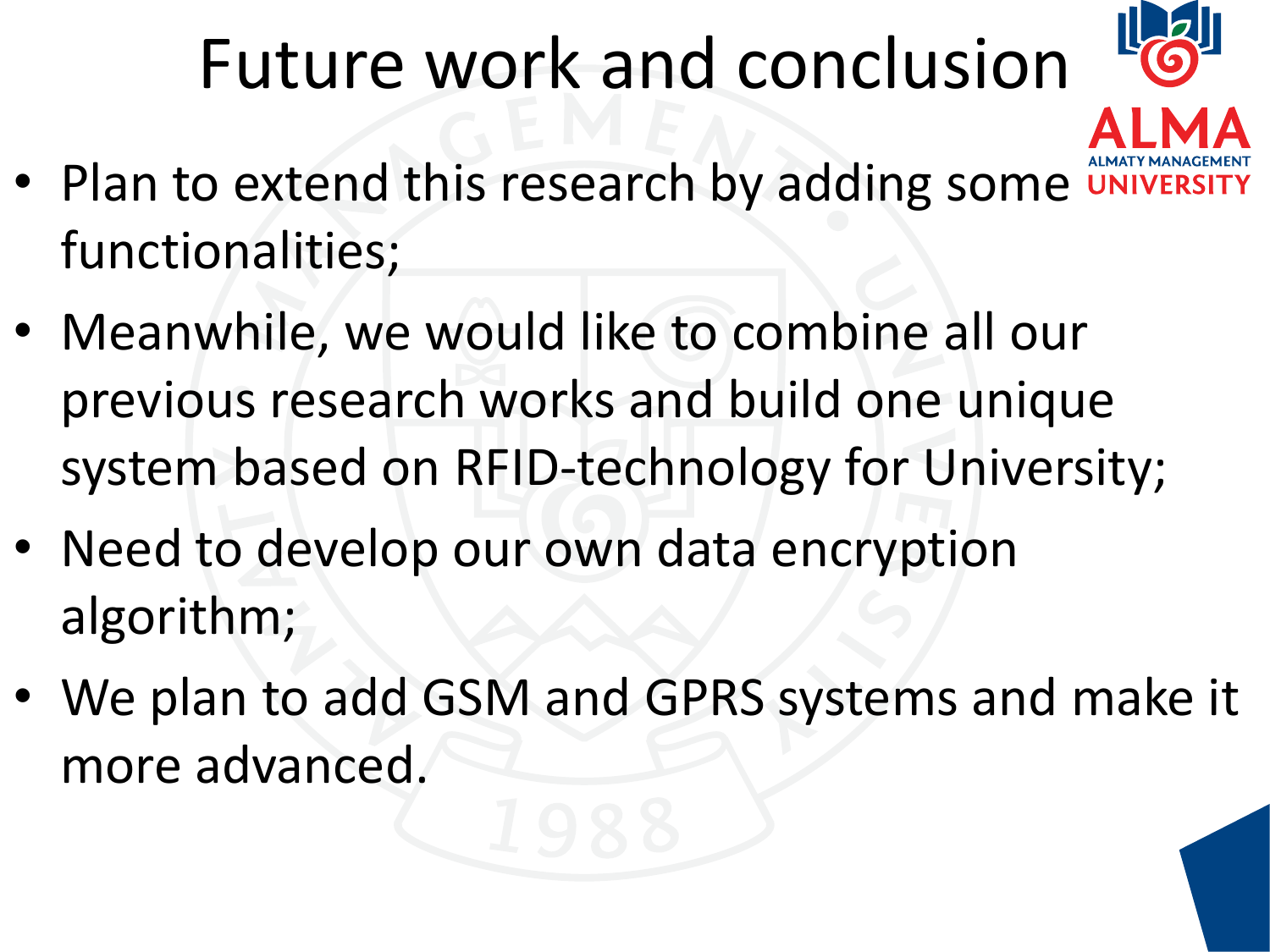#### Group photo from the **Conference**